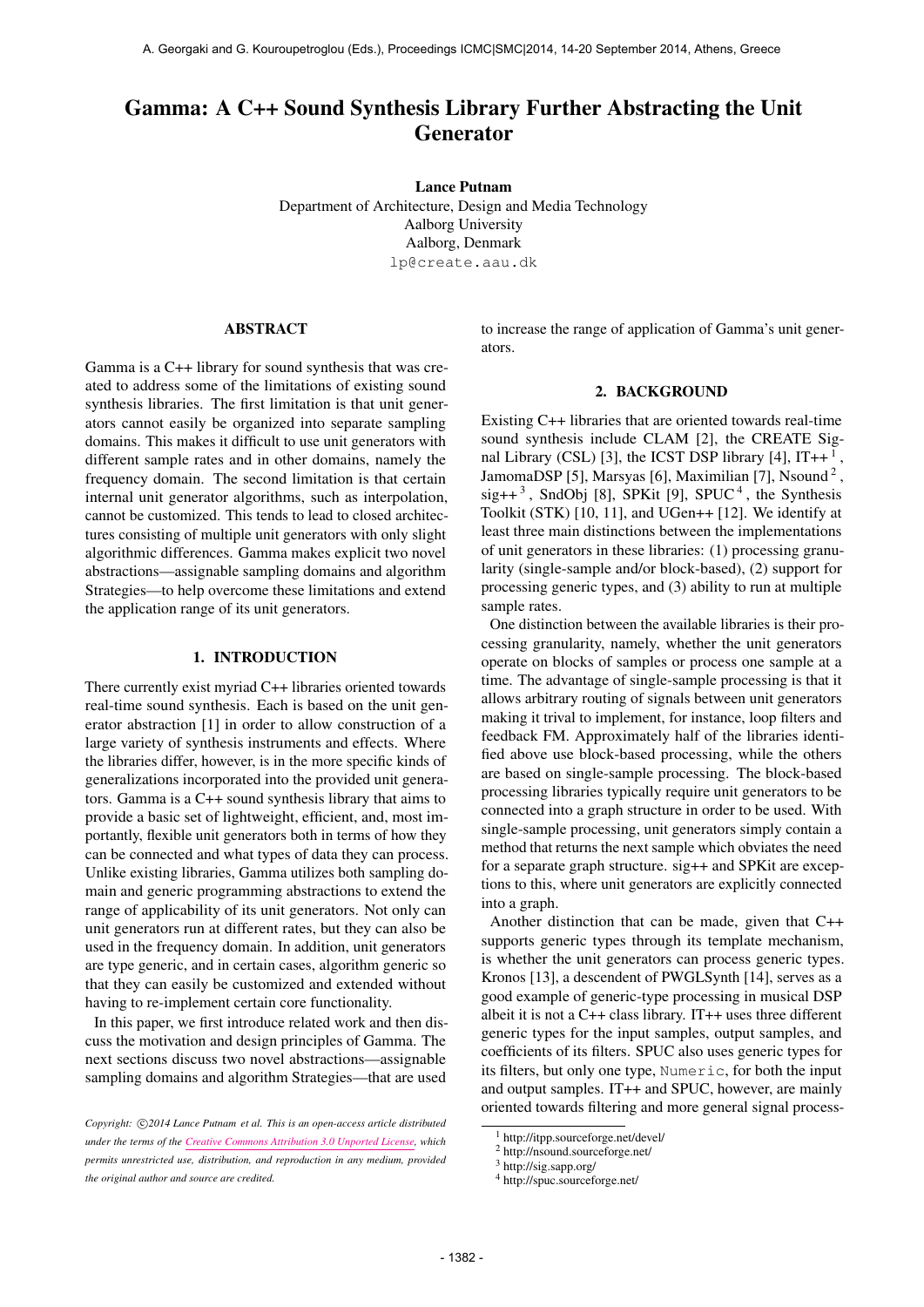ing tasks rather than (musical) sound synthesis. Mozzi<sup>5</sup> uses generic sample types for several of its unit generators, however, most are specialized for integer types. While several libraries allow generic sample types, none of them permit generic *algorithms* for customizing the unit generators. What is typically seen are suffixes added to unit generator names to designate different behaviors, such as different interpolation policies. Csound/SndObj and Supercollider/UGen++, for example, take this approach.

Synthesis libraries need to have a mechanism for keeping unit generators synchronized with a sampling domain. Synchronization typically occurs according to either: (1) a pull model whereby unit generators simply read a sample rate variable whenever control parameters are updated or (2) a push model whereby unit generators are notified of a change in sample rate. While the pull model is simpler to implement, the push model lends itself better to optimizations involving pre-computing certain intermediate variables, such as phase increment factors. In addition to the push or pull approach, the sample rate is typically either defined globally to be used by all unit generators or defined locally within each unit generator. Defining the sample rate locally permits unit generators to run at multiple sample rates. Maximilian and Ugen++ unit generators read a global sampling rate variable to stay synchronized. This has the advantage of simplicity, but does not allow unit generators to run with multiple sample rates. CSL, NSound, and Marsyas allow the sample rate to be specified locally for each unit generator, thus allowing multiple sample rates. However, the unit generator sample rates must be synchronized manually. In JamomaDSP, sig++, SndObj and STK, the unit generator base classes have a virtual method permitting specific tasks to be executed by unit generators when the sampling rate changes. STK also allows unit generators to ignore notifications of a change in the global sampling rate so they can be used in a multi-rate context.

# 3. LIBRARY DESIGN

The purpose of this section is to introduce some of the motivation and design decisions underlying Gamma. Since the purpose of this paper is not to introduce the library in detail, it is recommendation that interested readers peruse the available documentation on the Gamma homepage<sup>6</sup>.

#### 3.1 Design Motivations

The overall goal of Gamma is to provide an easy-to-use library for constructing complex, yet efficient synthesis instruments and effects that can run on a wide variety of platforms. This goal implies a design that

- 1. has a standard set of unit generators (oscillators, noise, sample player, envelopes, filters, and variable delays),
- 2. has a short-time Fourier transform (STFT),
- 3. performs single-sample processing,
- 4. supports generic types, and
- 5. strives for low per-object memory and CPU consumption.

C++ was desired largely for its zero-overhead rule of "what you don't use, you don't pay for" [15] and for its templates which support generic programming. Generic typing is especially useful for signal processing as many processing algorithms are, at their core, simply algebraic formulations. Single-sample processing was preferred over block-based processing as it makes the least assumptions about how unit generators should be used and keeps control parameter and processing updates separate. Low memory/CPU consumption has obvious performance benefits, but is also seen as an important component of scalability. A well-made library should run efficiently on as many platforms as possible, especially those with limited resources.

At the moment, there are no other sound synthesis libraries satisfying all of these design requirements. The Synthesis Toolkit [10, 11] comes close, but lacks an STFT class and does not support generic types.

# 3.2 Unit Generators

Unit generators in Gamma are divided into *generators* and *filters*. Generators produce a sequence of samples and filters transform an input sample into an output sample. The basic generators and filters are listed and described in Fig. 1 and Fig. 2, respectively.

Unit generators are implemented as function objects [16]. Function objects are essentially objects with an overloaded function call operator that performs the object's main action. The main action for unit generators is simply to process the next sample. Generators overload the nullary function call operator while filters overload the unary function call operator. For example, the next output of a generator gen is obtained by calling gen() and the next output of a filter flt is obtained by calling  $f$ lt (x) where x is the input.

#### 4. PROCESSING ABSTRACTIONS

Gamma provides two primary abstractions that greatly extend the range of application of its provided unit generators. The first of these is the use of generics for unit generator sample and parameter types and processing algorithms. The second abstraction is assignable sampling domains where unit generators can operate under arbitrarily defined onedimensional sampling domains.

#### 4.1 Generic Types

Generic types are used to increase the versatility of generators and filters without needing to change their underlying algorithm. Gamma uses C++ templates to allow concrete classes to be made according to generic types. The advantage of this approach over, for example, macros or typedefs, is that the library can easily accommodate different sample types in application code without needing to resort to multiple explicit compilations. This makes it easy to define

<sup>5</sup> http://sensorium.github.com/Mozzi/

<sup>6</sup> http://www.mat.ucsb.edu/gamma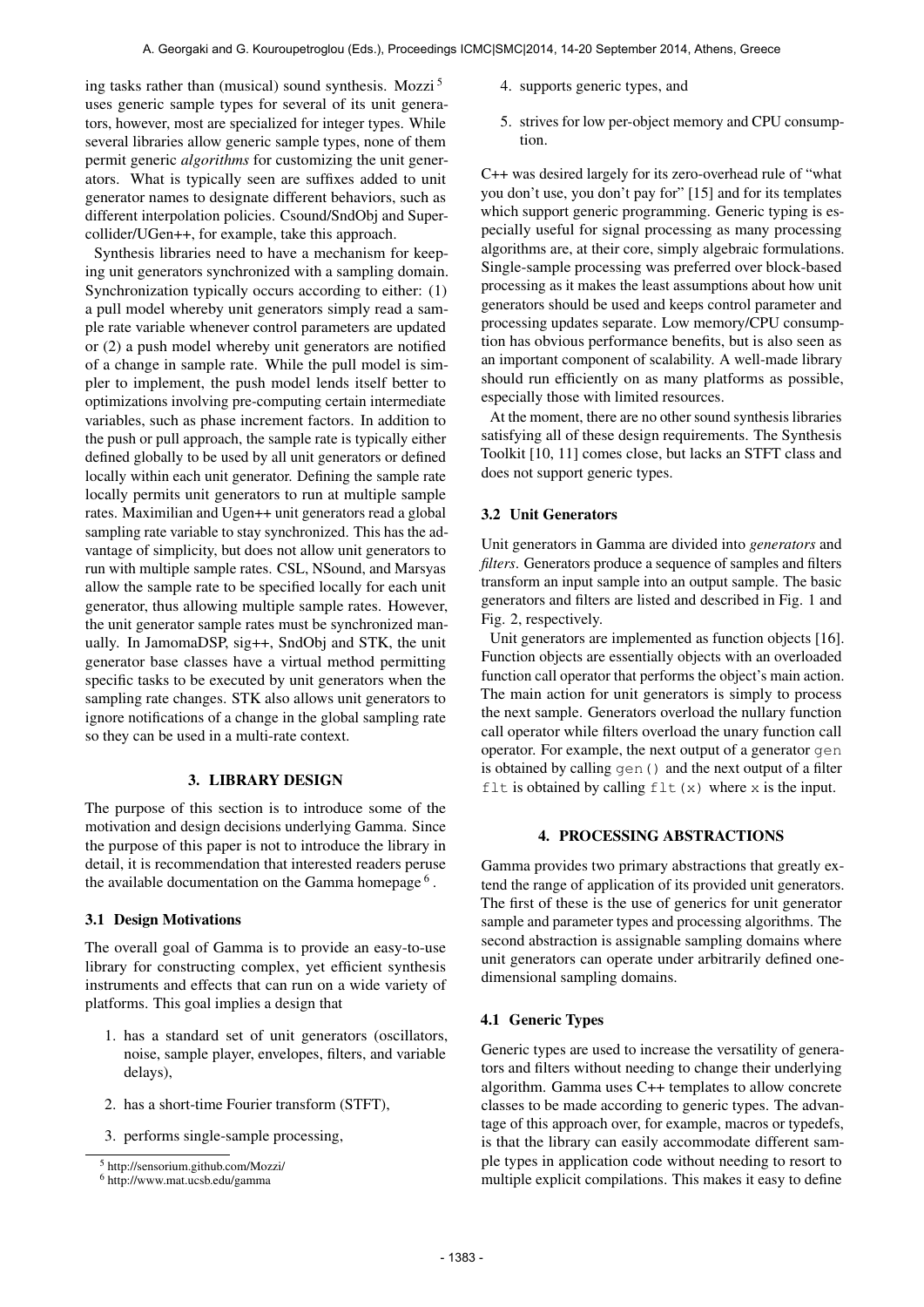| Phase accumulator/timer<br>Wavetable oscillator<br>Non-band-limited oscillator<br>Sine wave |
|---------------------------------------------------------------------------------------------|
|                                                                                             |
|                                                                                             |
|                                                                                             |
|                                                                                             |
| Sine resonance (bank)                                                                       |
| Damped sine resonance (bank)                                                                |
| (Damped) complex sinusoid                                                                   |
| Discrete summation formula                                                                  |
| Band-limited impulse train                                                                  |
| Band-limited saw wave                                                                       |
| Band-limited square wave                                                                    |
| Sample/sound file player                                                                    |
| White noise                                                                                 |
| Pink noise                                                                                  |
| Brown noise                                                                                 |
| N-segment exponential envelope                                                              |
|                                                                                             |
| Exponential decay                                                                           |
|                                                                                             |

Figure 1. Generator classes.

processors having different precision within the same application. For example, single- and double-precision one-pole filters can be declared as:

| OnePole <float> opf;<br/>OnePole<double> opd;</double></float> |
|----------------------------------------------------------------|
|----------------------------------------------------------------|

Beyond permitting different precision types, unit generators can also operate on non-scalar types, such as complex numbers and vectors. For example, it is often necessary to apply the same filter to a stereo signal. Ideally, only one set of filter coefficients should be used to save memory and eliminate duplicate effort in computing the coefficients from parametric controls. A one-pole filter that processes a 2-vector using the provided n-vector class, Vec, is declared as:

OnePole<Vec<2,float> > op2;

For convenience, Gamma provides 2-vector float2 and double2 types, so the previous example can be written

```
OnePole<float2> op2;
```
#### 4.2 Strategies

One can broaden the scope of generics beyond types to also include algorithms. In the parlance of design patterns, a *Strategy* is an object that represents an algorithm [17]. Strategies are light-weight function objects, typically having little or no data, that conform to an identical interface,

| OnePole    | 1-pole filter              |  |
|------------|----------------------------|--|
| AllPass1   | 1st-order allpass          |  |
| AllPass2   | 2nd-order allpass          |  |
| Biquad     | 2-pole, 2-zero filter      |  |
| Notch      | 2-zero notch               |  |
| Reson      | 2-pole resonator           |  |
| BlockDC    | DC blocker                 |  |
| Integrator | Leaky integrator           |  |
| DelayShift | Fixed n-sample delay       |  |
| Delay      | Variable length delay      |  |
| Comb       | Comb filter/feedback delay |  |
| Multitap   | Multitap delay             |  |
| Hilbert    | Hilbert transformer        |  |

Figure 2. Filter classes.

yet behave differently. Strategies permit certain behaviors of a class to be swapped out or customized without having to define a new class.

In Gamma, Strategies are employed for two main purposes—to reduce the number of base unit generator types and to permit unit generators to be extended more easily than by subclassing. For example, Listing 1 shows how Strategies are used to declare different types of a wavetable oscillator class. The Strategies used in Gamma are compiletime rather than run-time so that they can be efficiently inlined. Two main Strategies are utilized—interpolation and phase increment.

| // Oscillator with truncating interpolation<br>Osc <float, ipl::trunc,="" phsinc::loop=""></float,>                     |
|-------------------------------------------------------------------------------------------------------------------------|
| // Oscillator with linear interpolation<br>Osc <float, ipl::linear,="" phsinc::loop=""></float,>                        |
| // One-shot with linear interpolation<br>Osc <float, ipl::linear,="" phsinc::oneshot=""></float,>                       |
| // Ping-pong oscillator with cubic<br>interpolation<br>Osc <float, cubic,="" ipl::="" phsinc::="" pingpong=""></float,> |

Listing 1. Different oscillator types based on combinations of interpolation and phase increment Strategies.

Interpolation Strategies are used to specify the interpolation method used in delay lines, table-based oscillators, and envelope segments. Two types of interpolation Strategies are present in Gamma: random-access and sequence. Random-access interpolation Strategies are used for interpolating values at arbitrary positions along an array. Sequence interpolation Strategies are for interpolating a stream of sample points.

The currently provided random-access interpolation Strategies are Trunc, Round, Linear, Cubic, and AllPass. The Switchable Strategy allows switching between any of the aforementioned interpolation types at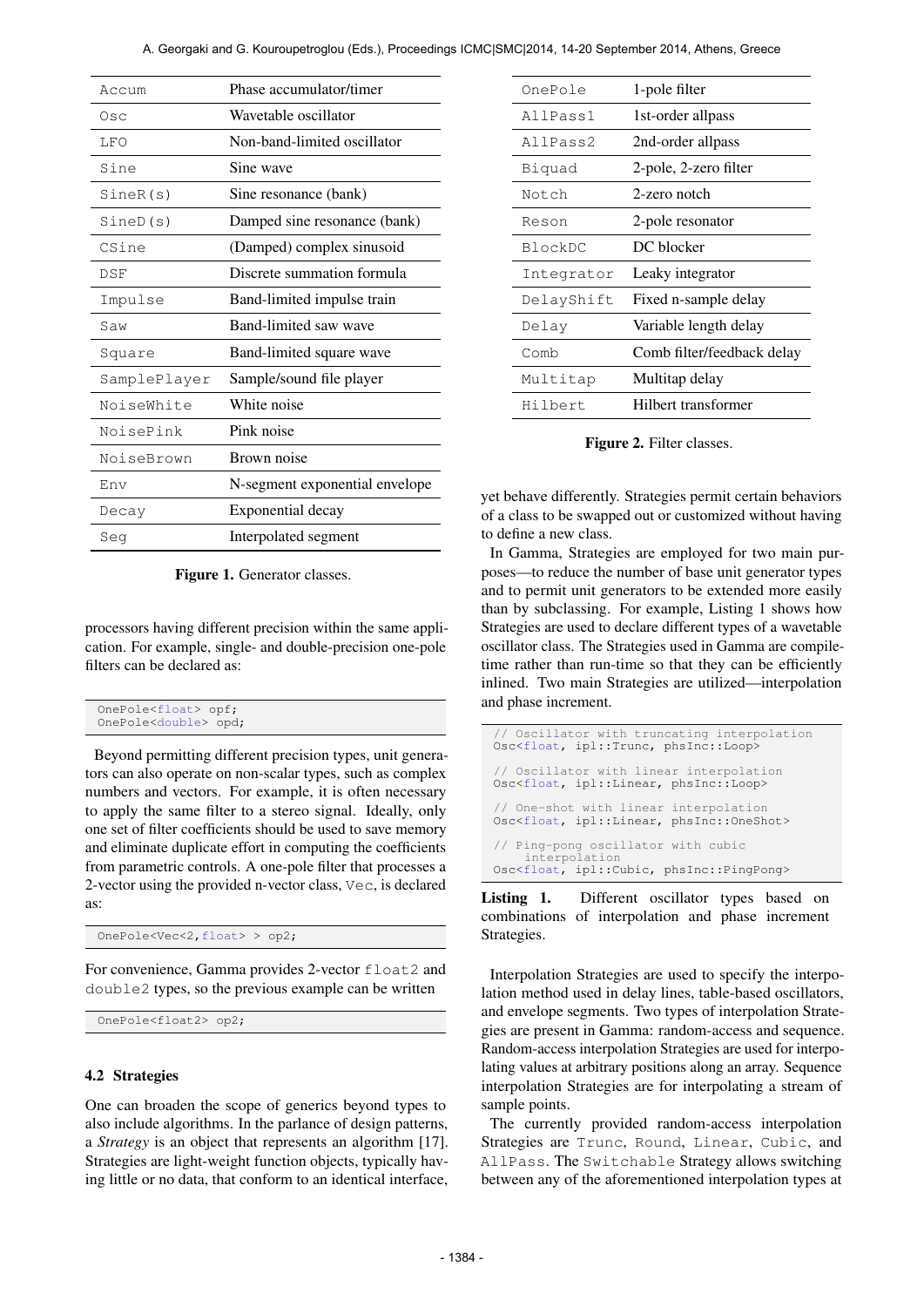A. Georgaki and G. Kouroupetroglou (Eds.), Proceedings ICMC|SMC|2014, 14-20 September 2014, Athens, Greece

```
namespace ipl{
// Truncating interpolation strategy
template <class T>
class Trunc{
public:
    T operator()(
         const \overrightarrow{T} * src, int size,
         int iInt, double iFrac) const
     {
         return src[iInt];
     }
};
// Linear interpolation strategy
template <class T>
class Linear{
public:
    T operator()(<br>const T *
                  \hat{t} * src, int size,
         int iInt, double iFrac) const
     {
         return src[iInt] +
              (src[(iInt+1)%size] -
              src[iInt])*iFrac;
     }
};
}
// Wavetable with interpolation strategy
template <int N, class T, class InterpStrat>
class Wavetable{
public:
    T read(double index) const {
          unsigned i = int(inted);<br>double f = index - i;return mInterpStrat(mTable,N, i,f);
    }
private:
    T mTable[N];
     InterpStrat<T> mInterpStrat;
};
// Declare table w/ linear interpolation
Wavetable<1024,float, ipl::Linear> tableL;
// Declare table w/ truncating interpolation
Wavetable<1024,float, ipl::Trunc> tableT;
```
Listing 2. Example interpolation Strategy class definitions and usage with a Wavetable class.

run-time. Listing 2 gives example class definitions for truncating and linear interpolation Strategies and their usage with a Wavetable class. Each interpolation Strategy shares the same function operator prototype to access an array. (In practice, there could be many such function operators for specific types of array access.) The Wavetable class takes an interpolation Strategy as a template parameter and then creates a member of that type. In Wavetable:: read, the interpolation Strategy's overloaded function operator is called to compute the interpolated value.

Sequence interpolation Strategies maintain a small FIFO buffer of samples from which an interpolated value can be computed using a specific interpolation method. At the moment, Trunc, Linear, Cubic, and Cosine sequence interpolation Strategies are provided. For example, the Linear sequence interpolation Strategy operates as follows:

| iplSeq::Linear lerp; |                                              |
|----------------------|----------------------------------------------|
| lerp.push(0);        |                                              |
|                      | lerp.push(20); $//$ sample points are 0, 20  |
| $lerp(0.5)$ ;        | // returns 10                                |
| $lerp(0.1)$ ;        | // returns 2                                 |
|                      | lerp.push(40); $//$ sample points are 20, 40 |
| $lerp(0.5)$ ;        | // returns 30                                |

The Seg unit generator utilizes a sequence interpolation Strategy to create an envelope between two sample points. The basic operation of Seg is to interpolate between two values over some specified length and then hold the end value indefinitely. In this way, it can be used to smooth low sample rate synchronous or asynchronous signals. Another mode of operation allows periodic generation of segments in a process similar to upsampling. This is accomplished through an overloaded function call operator that takes a function object as an argument. Whenever the end of the segment is reached, it requests the passed-in function object to generate its next sample, pushes this onto the segment's internal FIFO buffer, and starts the segment over. This effectively starts a new segment that is piece-wise continuous with the old one. Perhaps one of the most useful applications of this mode of operation is producing low-frequency signals from stochastic, non-linear, or other sequence generators. Listing 3 demonstrates how the NoisePink and Seg unit generators can be used together to create lowfrequency, cubic-interpolated pink noise.

```
SETUP
// Pink noise generator
NoisePink<> noise;
// Interpolated segment running at 10 Hz
Seg<float, iplSeq::Cubic> seg(1./10);
void audioCallback(...){
    for(int i=0; i<br/>blockSize; i++){
        float s = seg(noise);
    }
}
```
Listing 3. Low-frequency, cubic-interpolated pink noise built from the NoisePink and Seg unit generators.

In the example above, the noise object (not a noise sample) is passed as an argument to the segment's function operator in the sample loop. The segment's function operator will generate the noise's next sample and update the segment endpoints on the condition that the end of the segment has been reached. Otherwise, the next interpolated sample between the existing endpoints is returned.

Phase increment Strategies include Loop, OneShot, NShot, PingPong, and Rhythm (Fig. 3). Loop repeatedly cycles the phase, like a typical phase accumulator driving an oscillator. OneShot cycles the phase once and then holds its end value. In this way, it can be used for one-shot playback, such as with sample playback and table-based envelopes. PingPong is a bidirectional loop that alternates the phase forward and backward. NShot and Rhythm are slightly more complex Strategies that permit specific kinds of phase patterns. NShot is like OneShot, except cycles the phase a specified number of times. Rhythm repeatedly cycles or holds the phase for one period according to a binary pattern of up to 32 bits. If the bit is 1, then the phase wraps. If the bit is 0, then the phase holds its position for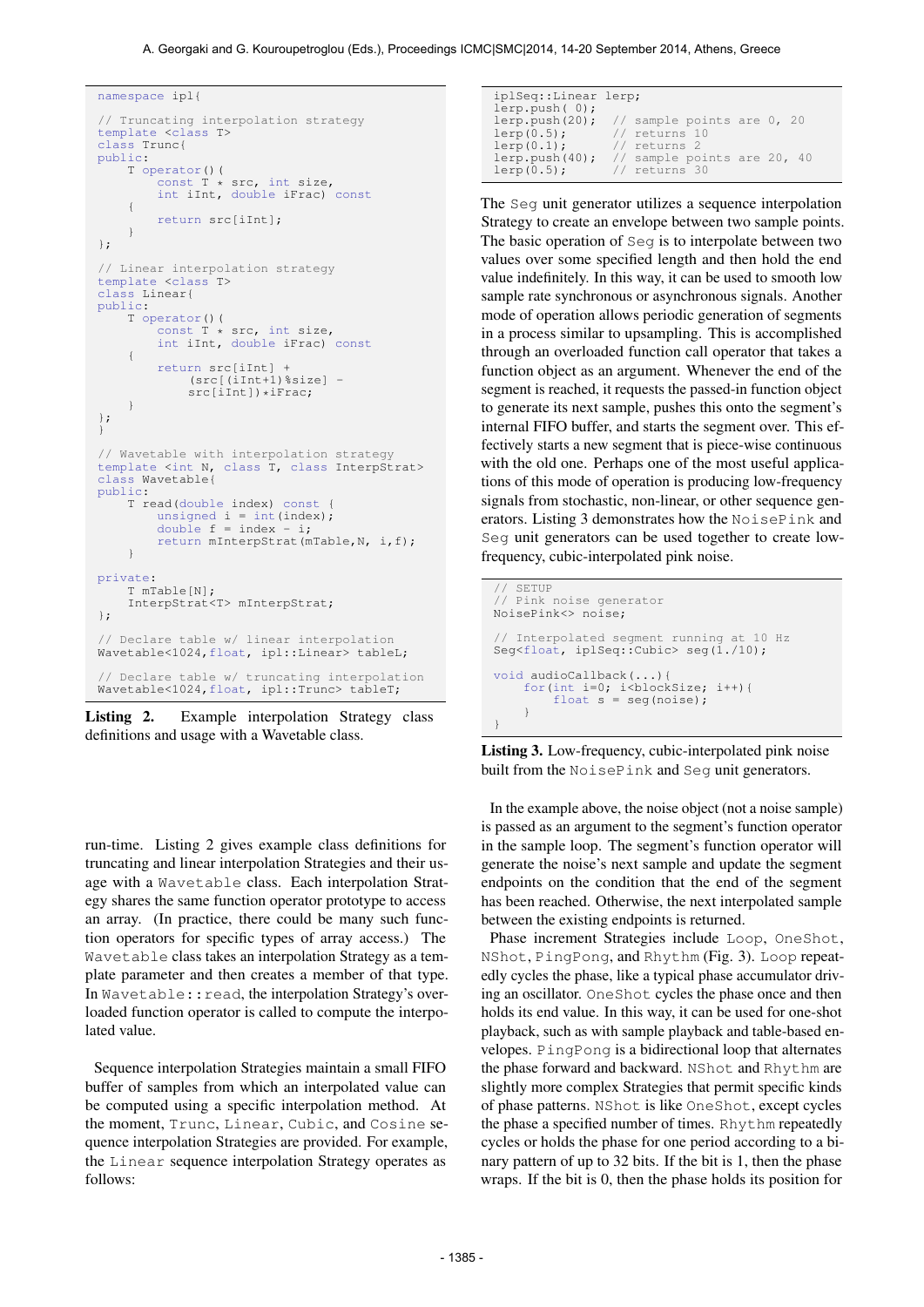one period.



Figure 3. Phase increment Strategies. The dashed lines indicate the Strategy's long-term (repeating) pattern. The Rhythm Strategy has the pattern string "/.//".

Rhythm allows complex rhythmic patterns to be produced at both audio and sub-audio rates, as with pulsar synthesis using burst masking [18]. Rhythm patterns can be specified using a 32-bit unsigned integer where the most significant bit is the start of the pattern or as a C-style character string. Character strings follow the convention of '.' indicating off and '/' indicating on in a similar fashion to GROOVE [19]. For example, we can use Rhythm to apply a rhythmic envelope to an oscillator (Listing 4).

```
// SETUP
Osc<> src(400);
LFO<phsInc::Rhythm> env(8);
env.phsInc().pattern("/../../.");
void audioCallback(...){
     for(int i=0; i<br/> i<br/>blockSize; i++){<br>
float s = src() * env.downU();
     }
}
```
Listing 4. Using the Rhythm Strategy to apply a rhythmic envelope to an oscillator source.

# 4.3 Assignable Sampling Domains

Perhaps the most novel abstraction of Gamma is *assignable sampling domains*, a way to dynamically assign unit generators to a particular sampling domain. The original motivation behind this design was to make it easy to run unit generators in both the time domain and frequency domain. Of course, it also allows unit generators to be configured to run at various rates, such as audio or block rate or some windowed analysis rate.

The abstraction utilizes an Observer pattern [17] so that groups of unit generators can be notified whenever their associated sampling interval changes. There are two main classes involved with assignable sampling domains, Domain and DomainObserver, which are the subject and observer, respectively, of the Observer pattern. By default, all unit generators inherit from DomainObserver. A DomainObserver attaches itself to a Domain so that it is notified whenever the sampling interval changes. The overloaded << operator is used

to attach a DomainObserver to a Domain. The following illustrates this

|                    | DomainObserver obs; |  |
|--------------------|---------------------|--|
| Domain dom;        |                     |  |
| $dom \leq$ $obs$ : |                     |  |

It is possible to instantiate more than one Domain so that multiple sampling intervals can be used within a single system. DomainObservers can attach to any Domain, but always have exactly one Domain.

Most of the time, unit generators will only need to observe a single sampling rate. For convenience, a default Domain called master is supplied. All DomainObservers are automatically attached to master when constructed. The master domain is initialized with a sample rate/interval of 1. To set it to a specific sample rate, say 44.1 kHz, one calls

Domain::master().spu(44100);

where spu stands for samples per unit. A slightly more complex situation involves unit generators running at both sample and control rate. For this, an additional control-rate domain can be utilized. Listing 5 illustrates how one could implement a vibrato effect operating at block rate.

```
// SETUP
Domain::master().spu(44100.);
Domain blockDomain(44100./blockSize);
Sine\leftarrow mod(5);
Sine<> car;
  Attach modulator to block domain
blockDomain << mod;
void audioCallback(...){
    car.freq(mod() * 5 + 440);
    // SAMPLE LOOP
    for(int i=0; i<br/>blockSize; i++){
         float s = car():
    }
}
```
Listing 5. Control-rate vibrato implemented using a block-rate time domain.

A perhaps more interesting use of assignable domains is configuring unit generators to operate in frequency domain. For example, an oscillator or a break-point envelope can be used as a magnitude envelope. Listing 6 demonstrates how one can create a barber-pole combing effect using an STFT and two sine oscillators.

All unit generators have as their last template parameter a domain class which is inherited by the unit generator. The default domain class is DomainObserver. A special type of domain, Domain1, can be used for unit generators that function entirely with normalized frequencies in the interval  $[0, 1]$ . Domain1 has the advantage that it does not consume memory or need to do unit conversions since both its sampling frequency and sampling interval are fixed at 1. This is also especially useful for composite objects where unit conversions from a particular domain may only need to be done once by the composing object.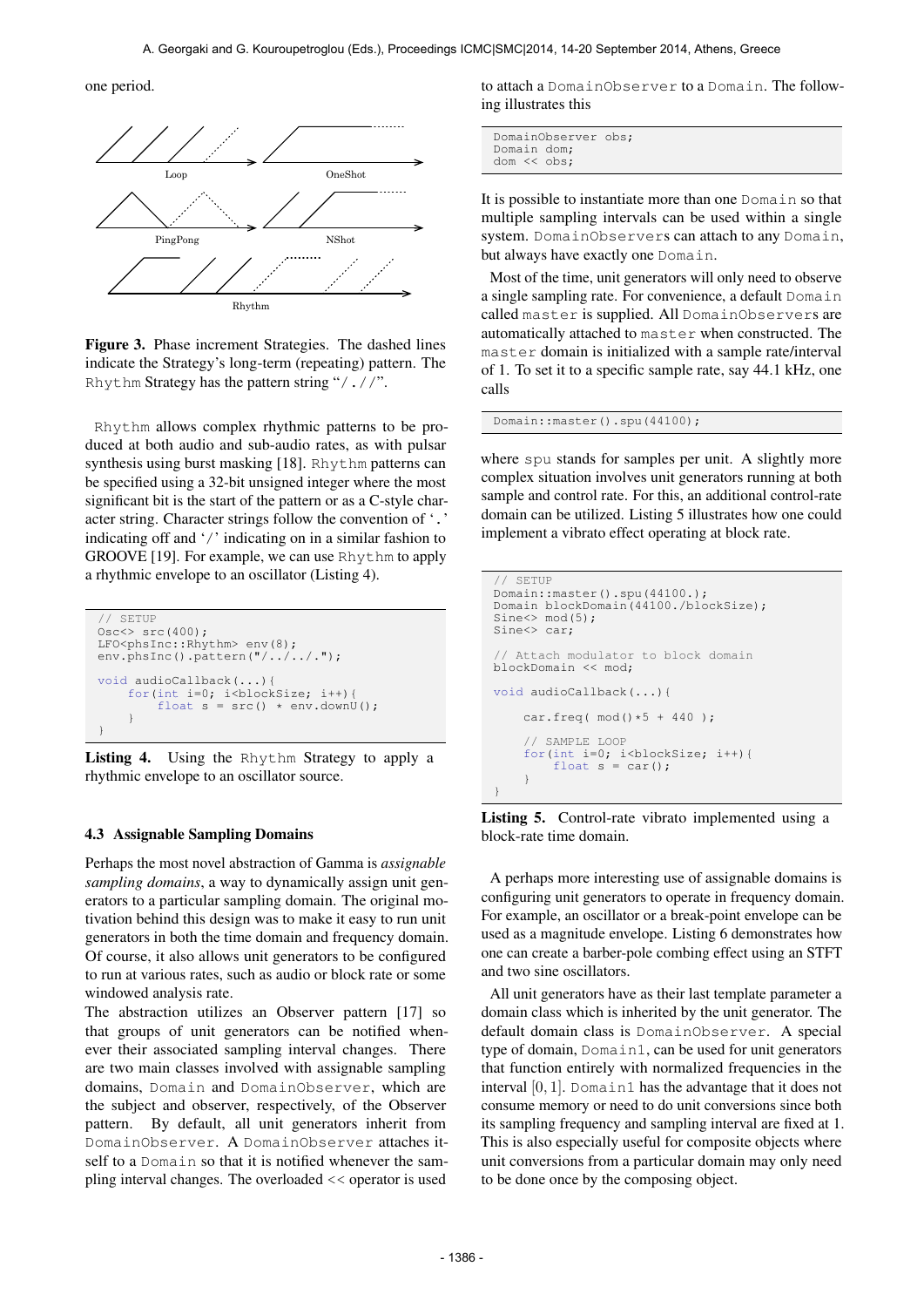```
// SETUP
Domain::master().spu(44100.);
STFT stft;
Sine \gg env(1/100.);Sine<> envPhase(1):
stft.domainFreq() << env;
stft.domainHop() << envPhase;
void audioCallback(...){
     // TIME SAMPLE LOOP
    for(int i=0; i<br/>blockSize; i++){
         float s = ...; // current sample
         // Check if next spectral frame is
              ready...
         if(stft(s)){
             env.phase(envPhase()*0.5 + 0.5);
              int \bar{N} = \text{stft.numBins}();
              // FREQUENCY SAMPLE LOOP
              for(int k=0; k<N; ++k){<br>stft.bin(k) *= env();
              }
         }
         // Resynthesis
         s = \text{stft}();
    }
}
```
Listing 6. Barber-pole combing effect using hop- and frequency-domain oscillators.

# 5. CONCLUSION

Gamma attempts to maximize the flexibility of its supplied unit generators by utilizing single-sample processing, generic types and algorithms, and assignable sampling domains. Single-sample processing has proven to be very flexible and efficient if one is satisfied with static unit generator graphs. Generic types and algorithms add more complexity to the library, but it seems to be a reasonable trade-off as they bring a whole new dimension of code reuse and extensibility, which are generally considered good. Assignable sampling domains make it easy to manage unit generators running at different rates. By allowing standard unit generators such as oscillators and envelopes to operate in the frequency domain many possibilities for new and exotic effects emerge. It remains to be seen if LCCD filters, such as biquads, have any meaningful applications in the frequency domain. One unique attribute of the frequency-domain is that it is non-causal, unlike the time-domain, and thus IIR filters can be made linear phase through bidirectional filtering. Instead of filtering across frequency, one could filter the temporal trajectories of individual bin magnitudes to produce spectral blurring and other effects. This would require filters to efficiently handle arrays as sample types, something not handled in Gamma at the moment.

# 6. REFERENCES

- [1] M. Mathews, *The Technology of Computer Music*. Boston: The M.I.T. Press, 1969.
- [2] X. Amatriain, "An object-oriented metamodel for dig-

ital signal processing with a focus on audio and music," Ph.D. dissertation, Universitat Pompeu Fabra, Barcelona, Spain, 2005.

- [3] S. Pope, X. Amatriain, L. Putnam, J. Castellanos, and R. Avery, "Metamodels and design patterns in CSL4," in *Proceedings of the 2006 International Computer Music Conference*, 2006.
- [4] S. Papetti, "The icst dsp library: A versatile and efficient toolset for audio processing and analysis applications," in *Proceedings of the 9th Sound and Music Computing Conference*, 2012, pp. 535–540.
- [5] T. Place, T. Lossius, and N. Peters, "A flexible and dynamic c++ framework and library for digital audio signal processing," in *Proceedings of the 2010 International Computer Music Conference*, 2010, pp. 157–164.
- [6] S. Bray and G. Tzanetakis, "Implicit patching for dataflow-based audio analysis and synthesis," in *Proceedings of the 2005 International Computer Music Conference*, 2005.
- [7] M. Grierson, "Maximilian: A cross platform c++ audio synthesis library for artists learning to program," in *Proceedings of the International Computer Music Conference*, New York, 2010.
- [8] V. Lazzarini, "Sound processing with the SndObj library: An overview," in *Proceedings of the COST G-6 Conference on Digital Audio Effects (DAFX-01)*, 2001.
- [9] K. Lassfolk, "Sound processing kit: An object-oriented signal processing framework," in *Proceedings of the 1999 International Computer Music Conference*, 1999, pp. 422–424.
- [10] P. R. Cook and G. P. Scavone, "The synthesis toolkit (STK)," in *Proceedings of the 1999 International Computer Music Conference*, 1999.
- [11] G. P. Scavone and P. R. Cook, "RtMidi, RtAudio, and a Synthesis Toolkit (STK) update," in *Proceedings of the 2005 International Computer Music Conference*, 2005.
- [12] M. Robinson, "Ugen++ —an audio library: Teaching game audio design and programming," in *Proceedings of the AES 41st Conference Audio for Games*, London, UK, 2011.
- [13] V. Norilo, "Introducing kronos: A novel approach to signal processing languages," in *Proceedings of the Linux Audio Conference*, 2011, pp. 9–16.
- [14] M. Laurson, M. Kuuskankare, and V. Norilo, "An overview of pwgl, a visual programming environment for music," *Computer Music Journal*, vol. 33, no. 1, 2009.
- [15] B. Stroustrup, "Evolving a language in and for the real world: C++ 1991-2006," in *Proceedings of the Third ACM SIGPLAN Conference on History of Programming Languages*, 2007.